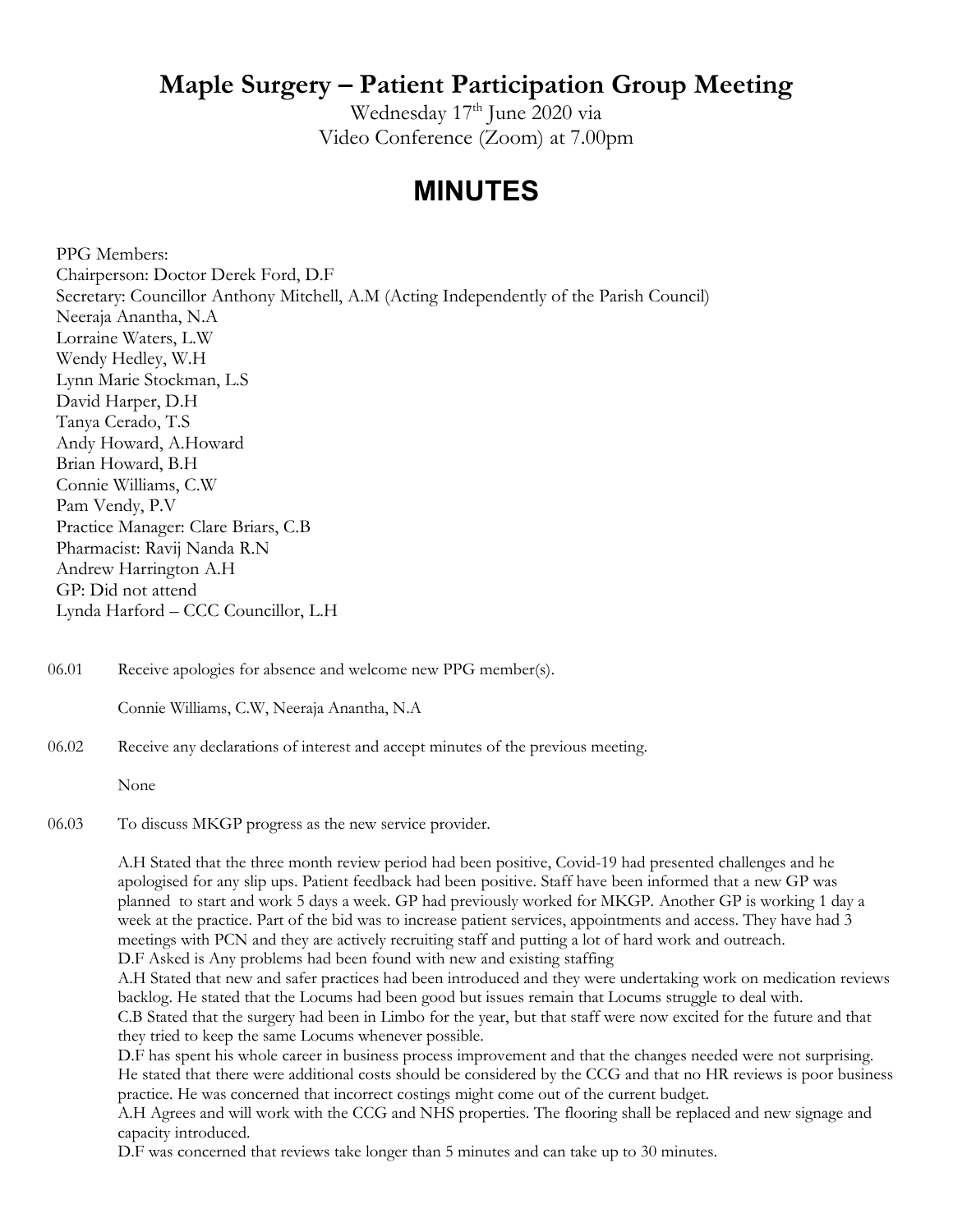# **Maple Surgery – Patient Participation Group Meeting**

Wednesday 17<sup>th</sup> June 2020 via Video Conference (Zoom) at 7.00pm

A.H Medications may have caused issues due to delays.

W.H Stated that she had been in for blood tests and found the receptionist extremely helpful.

A.H Replied that the new changes and Covid-19 outbreak had been causing challenges.

W.H Continued that a lot of medicine on repeat prescriptions had posed problems getting them for

neighbours who were shielding. No reviews had caused the surgery to be cautious,.

L.H To be fair I don't have praise for the previous provider, however delays were twice made by the CCG. She did not want to upset the CCG going forward and wanted to work with them for funding and improvements.

A.H There has been low demand for in person appointments, the surgery will push to open up routing appointments. D.H Stated that when they tried to call they were unable to get an appointment the next day. He expressed concerns that telephone appointments should have specific times given instead of staying in all day. C.B Appointments are not made for a specific time, they are triaged. When normal service resumes the systems will give specific times.

A.H We need feedback for the website, some staff are finding it difficult adapt to the changes. New methods need to be embraced and routing appointments and times to be re-introduced. Patients are fed up of staying at home.

P.V Is there scope to include carers as she is worried she can't pick up the call when undertaking personal care. A.H He will review appointments with Carers and the Carer's register to be given priority treatment when necessary. Times when you are unavailable such as meal times can be recorded. C.B is reviewing the registers and

looking into Carer's groups. P.V Carer's groups can highlight new issues.

D.F Phoned after 5pm on a Friday. GP called back twice debating if he should go to the

hospital. He hadn't expected to get through. A.H Was pleased to hear this from the transition work force. He noted that new training and uniforms had been provided.

R.N They are currently working on repeat dispensing with Pharmacies, however some patients are overdue for a review.

D.F Asked what happens when patients are on holiday?

R.N Tesco should be able to request it -2-3 days earlier. Lack of investment in the IT system has lead to prescribing problems. Diagnosis codes should match patient needs but there are currently mismatches.

D.F Asked if codes could be used for issues such as those needing to stay at home. R.N Replied that issue was being picked up by Tesco. They had met with Tesco today to discuss the delays with prescriptions. They currently sit on the computer to be electronically signed and had not been sent off the Pharmacy until the end of the day. When training is fully in place with a stable team R.N hoped that they would be able to go through the reviews which had been slow. Technical issues had meant that the reviews had not been happening correctly. The current system is confusing and needs updating. Once reviews are undertaken they are usually done annually and will be going forwards.

W.H It was reassuring as there were concerns for the over 70's with COPD, sometimes medications don't arrive on time which is stressful when shielding.

D.F Asked how the automated ordering at Tesco worked.

R.N Stated that the surgery want to move away from that over concerns for over ordering. Repeat dispensing pharmacies can request at the behest of patients. They are currently working on it but some patients are due a review. The new GP will be allotted time to send prescriptions.

A.H Noted that relationships with patients take time and it is impossible to do 200 at once.

D.V Asked if prescription ordering on the website was up and running? C.B Stated yes.

A.H Said patients should have received a letter with the new information and website. It was not possible to take over the previous surgery's website. This had caused the surgery to appear lower in the search results but hoped it would rise over time.

A.M Asked about incorrect information on surgery website.

C.B Asked A.M to send the requested corrections and updates to her.